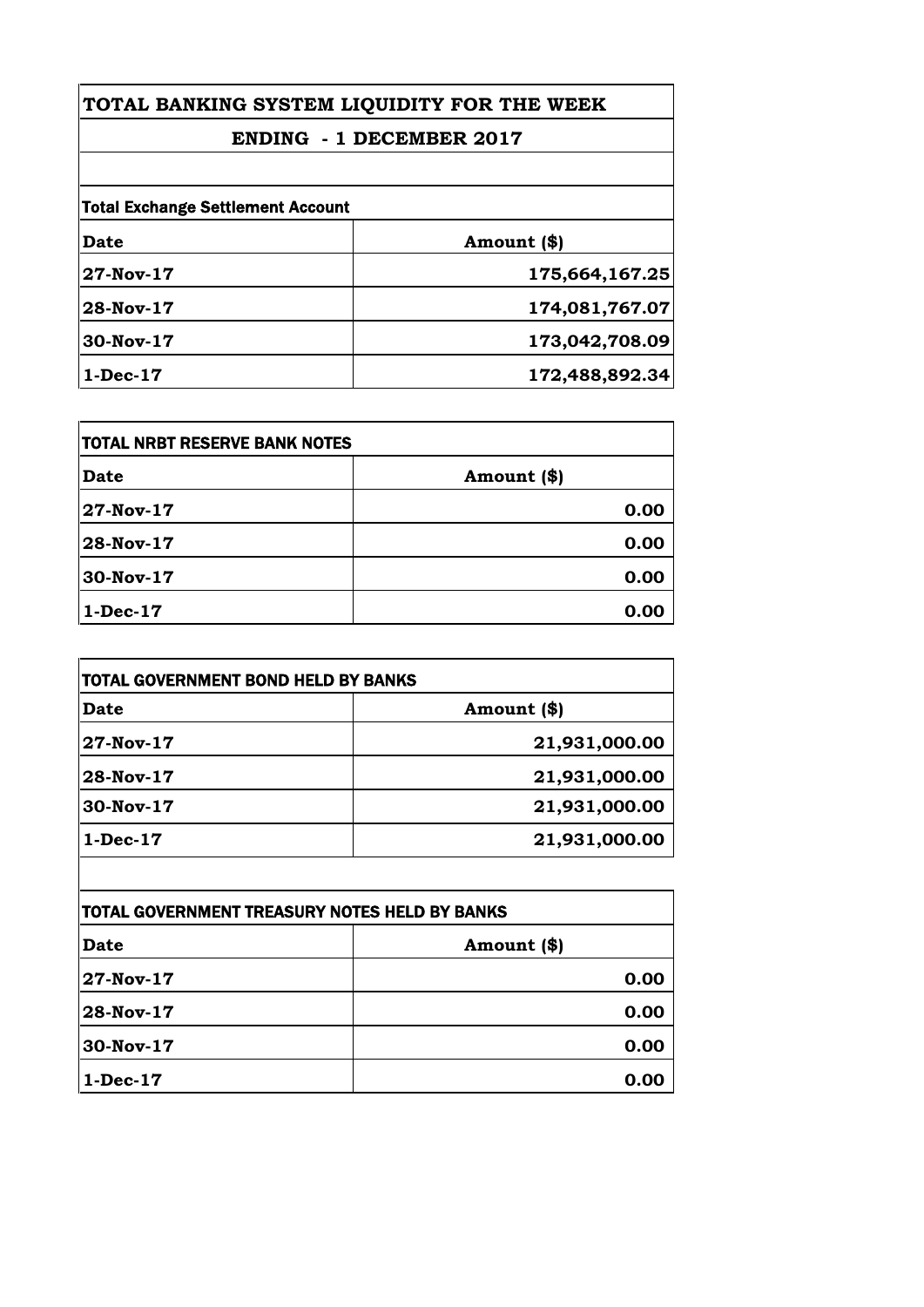| TOTAL BANKING SYSTEM LIQUIDITY FOR THE WEEK |                |
|---------------------------------------------|----------------|
| <b>ENDING - 8 DECEMBER 2017</b>             |                |
|                                             |                |
| <b>Total Exchange Settlement Account</b>    |                |
| Date                                        | Amount (\$)    |
| 5-Dec-17                                    | 170,452,723.00 |
| $6$ -Dec-17                                 | 169,244,584.30 |
| $7 - Dec - 17$                              | 172,201,258.26 |
| $8-Dec-17$                                  | 166,516,250.07 |

| <b>TOTAL NRBT RESERVE BANK NOTES</b> |             |
|--------------------------------------|-------------|
| <b>Date</b>                          | Amount (\$) |
| 5-Dec-17                             | 0.00        |
| 6-Dec-17                             | 0.00        |
| 7-Dec-17                             | 0.00        |
| 8-Dec-17                             | 0.00        |

| <b>TOTAL GOVERNMENT BOND HELD BY BANKS</b> |               |
|--------------------------------------------|---------------|
| <b>Date</b>                                | Amount (\$)   |
| $5-Dec-17$                                 | 21,931,000.00 |
| $6$ -Dec-17                                | 21,931,000.00 |
| $7 - Dec - 17$                             | 21,931,000.00 |
| $8-Dec-17$                                 | 21,931,000.00 |
|                                            |               |

| <b>TOTAL GOVERNMENT TREASURY NOTES HELD BY BANKS</b> |             |
|------------------------------------------------------|-------------|
| <b>Date</b>                                          | Amount (\$) |
| 5-Dec-17                                             | 0.00        |
| $6$ -Dec-17                                          | 0.00        |
| 7-Dec-17                                             | 0.00        |
| <b>8-Dec-17</b>                                      | 0.00        |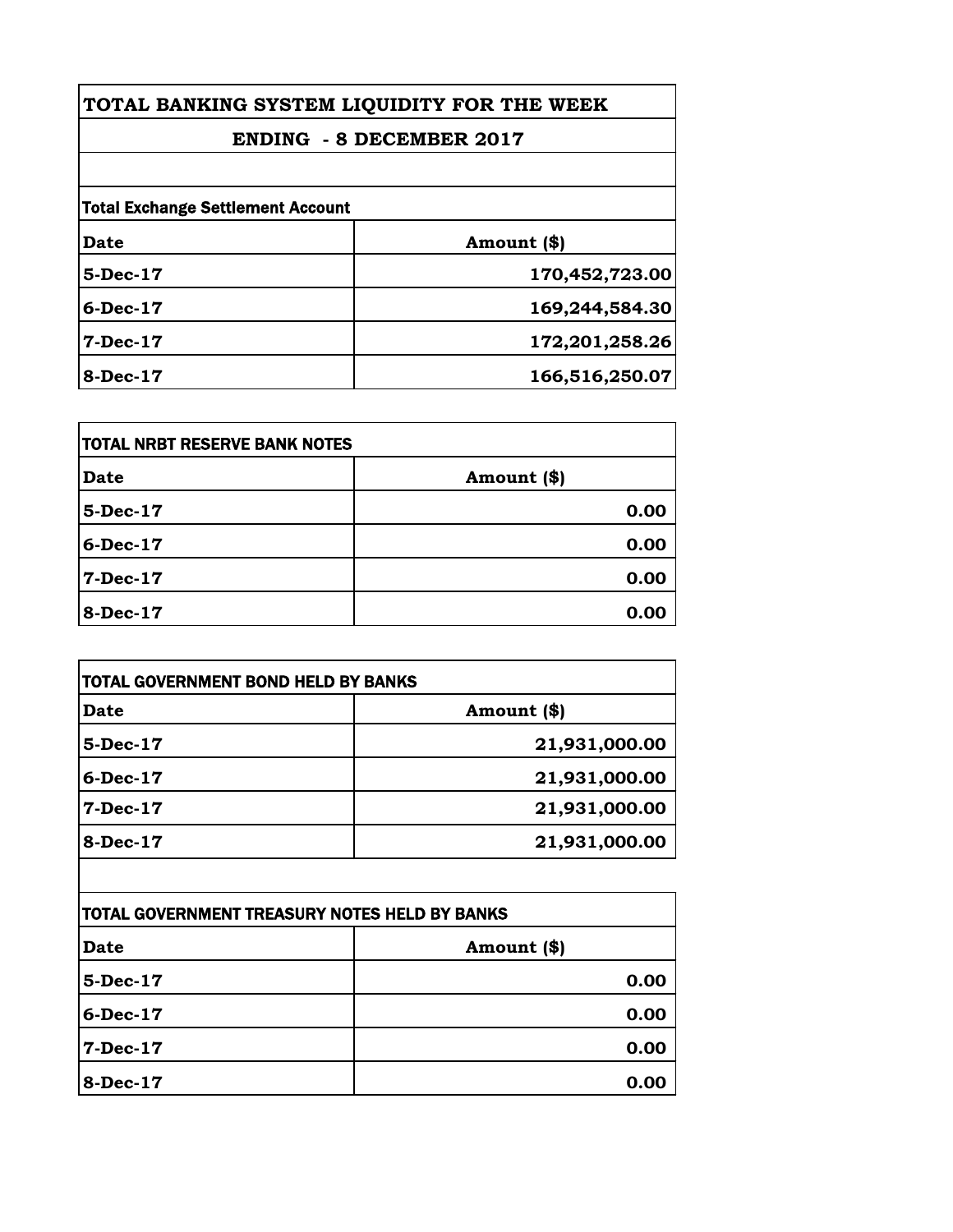| TOTAL BANKING SYSTEM LIQUIDITY FOR THE WEEK<br><b>ENDING - 15 DECEMBER 2017</b> |                |
|---------------------------------------------------------------------------------|----------------|
|                                                                                 |                |
| <b>Total Exchange Settlement Account</b>                                        |                |
| Date                                                                            | Amount (\$)    |
| $11$ -Dec-17                                                                    | 165,251,662.86 |
| $12$ -Dec-17                                                                    | 165,208,362.45 |
| $13$ -Dec- $17$                                                                 | 163,974,278.18 |
| $14$ -Dec-17                                                                    | 163,348,234.63 |
| 15-Dec-17                                                                       | 163,048,427.12 |

| itotal NRBT RESERVE BANK NOTES |             |
|--------------------------------|-------------|
| <b>Date</b>                    | Amount (\$) |
| 11-Dec-17                      | 0.00        |
| 12-Dec-17                      | 0.00        |
| $13$ -Dec- $17$                | 0.00        |
| 14-Dec-17                      | 0.00        |
| 15-Dec-17                      | 0.00        |

| TOTAL GOVERNMENT BOND HELD BY BANKS |               |
|-------------------------------------|---------------|
| Date                                | Amount (\$)   |
| $11$ -Dec-17                        | 21,931,000.00 |
| 12-Dec-17                           | 21,931,000.00 |
| 13-Dec-17                           | 21,931,000.00 |
| 14-Dec-17                           | 21,931,000.00 |
|                                     | 21,931,000.00 |

| TOTAL GOVERNMENT TREASURY NOTES HELD BY BANKS |             |
|-----------------------------------------------|-------------|
| <b>Date</b>                                   | Amount (\$) |
| $11$ -Dec-17                                  | 0.00        |
| $12$ -Dec-17                                  | 0.00        |
| 13-Dec-17                                     | 0.00        |
| $14$ -Dec-17                                  | 0.00        |
| 15-Dec-17                                     | 0.00        |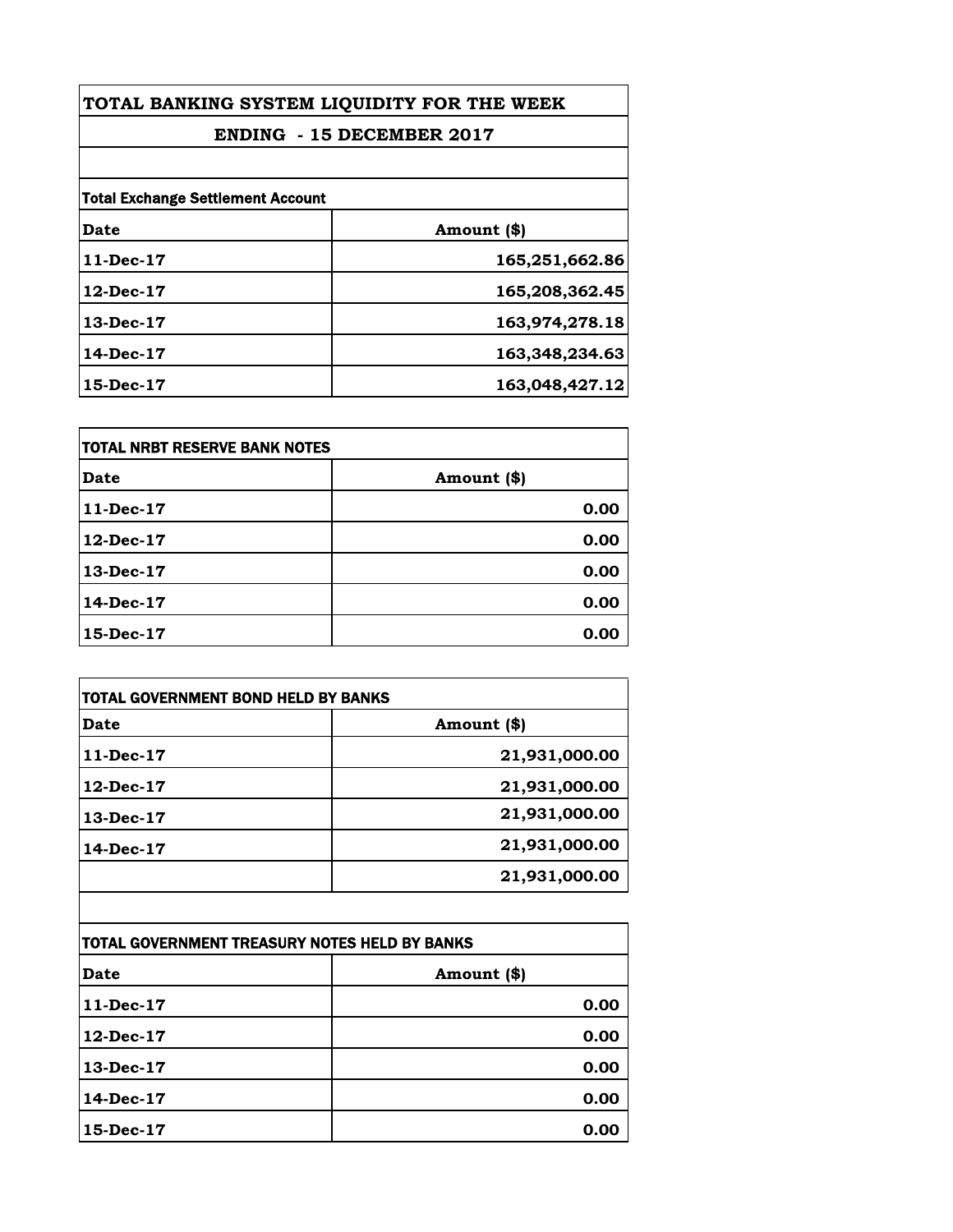| TOTAL BANKING SYSTEM LIQUIDITY FOR THE WEEK<br><b>ENDING - 22 DECEMBER 2017</b> |                |
|---------------------------------------------------------------------------------|----------------|
|                                                                                 |                |
| <b>Total Exchange Settlement Account</b>                                        |                |
| Date                                                                            | Amount (\$)    |
| 18-Dec-17                                                                       | 161,080,923.50 |
| 19-Dec-17                                                                       | 158,776,090.15 |
| 20-Dec-17                                                                       | 153,956,051.78 |
| $21$ -Dec-17                                                                    | 155,880,836.01 |
| 22-Dec-17                                                                       | 157,720,247.74 |

| itotal NRBT RESERVE BANK NOTES |             |
|--------------------------------|-------------|
| <b>Date</b>                    | Amount (\$) |
| 18-Dec-17                      | 0.00        |
| 19-Dec-17                      | 0.00        |
| 20-Dec-17                      | 0.00        |
| 21-Dec-17                      | 0.00        |
| 22-Dec-17                      | 0.00        |

| TOTAL GOVERNMENT BOND HELD BY BANKS |               |
|-------------------------------------|---------------|
| Date                                | Amount (\$)   |
| 18-Dec-17                           | 21,931,000.00 |
| 19-Dec-17                           | 21,931,000.00 |
| 20-Dec-17                           | 21,931,000.00 |
| <b>21-Dec-17</b>                    | 21,931,000.00 |
|                                     | 21,931,000.00 |

| TOTAL GOVERNMENT TREASURY NOTES HELD BY BANKS |             |
|-----------------------------------------------|-------------|
| Date                                          | Amount (\$) |
| 18-Dec-17                                     | 0.00        |
| $19$ -Dec-17                                  | 0.00        |
| 20-Dec-17                                     | 0.00        |
| 21-Dec-17                                     | 0.00        |
| 22-Dec-17                                     | 0.00        |